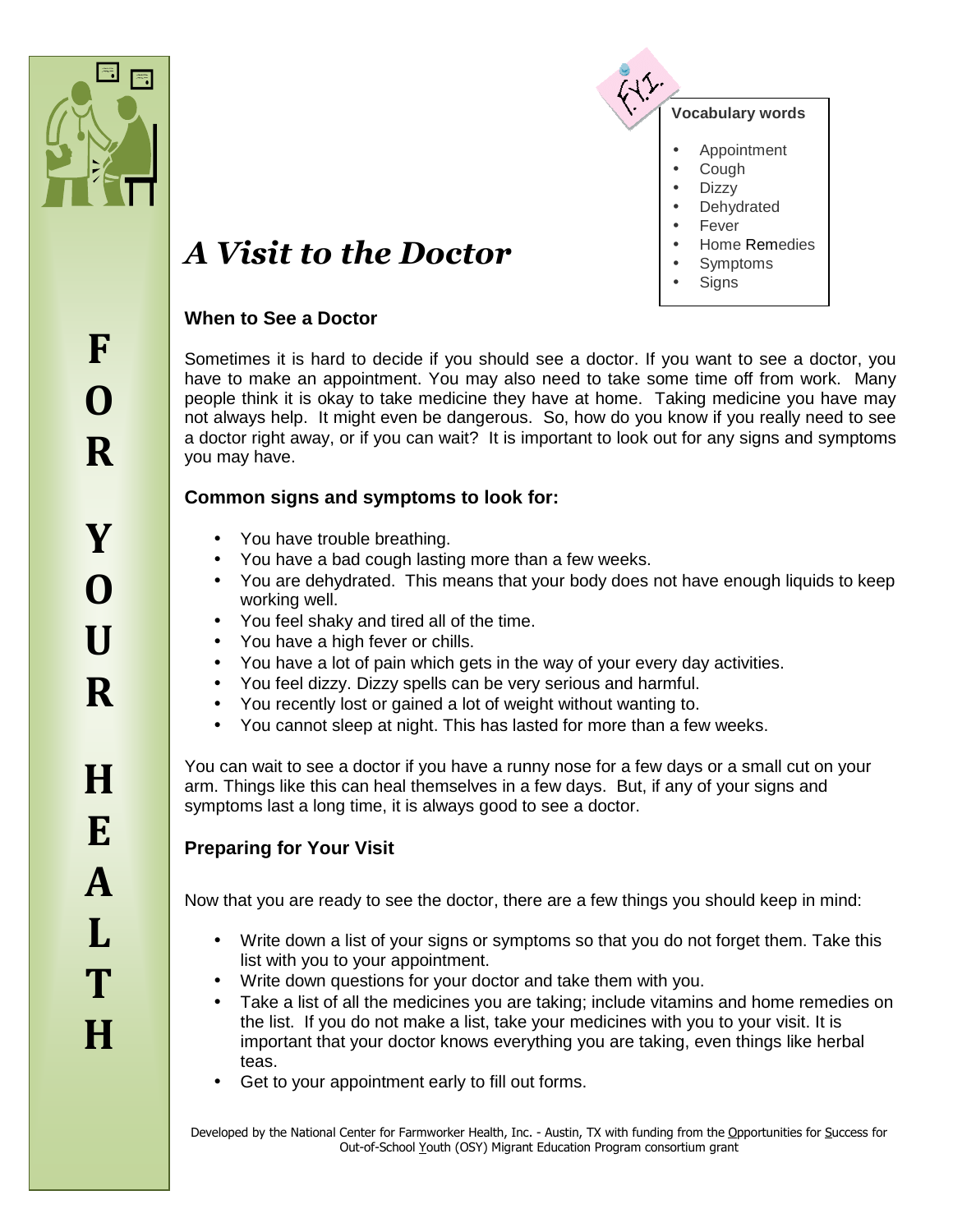- Take your insurance card with you. If you do not have insurance, call the clinic before your appointment. Ask what records and papers you will need.
- Speak up! If you do not understand what the doctor tells you, ask him/her to explain it again. Or have the doctor write it down for you. Do not be embarrassed. Medical information can be hard to understand.
- If there is something you want to talk about with your doctor, and he does not bring it up, ask him/her. Doctors are very busy. Sometimes they are just thinking about taking care of your immediate problem.
- If you can, bring someone with you to your appointment. The person can help you remember questions you forgot to ask, and things the doctor told you. The person can also give you moral support and make waiting easier.

#### Vocabulary & Definitions A Visit to the Doctor

- Appointment: When you agree to meet with someone else at a specific time and place, for example, an appointment at a doctor's office.
- Cough: To push air out of the throat with a sudden rough sound.
- Dizzy: When you feel that your body cannot keep its balance.
- Dehydrated: When the body loses a lot of liquids and the liquids are not put back. This can happen when a person sweats a lot but does not drink anything, or when a person has diarrhea or vomits.
- Fever: A body temperature that is higher than 98.6.
- Home Remedies: Things that-you can do at home to help take away some of the signs and symptoms of a sickness without using regular medicine, for example, drinking tea to take a stomachache away, etc.
- Symptom: Something that you can feel like a headache or a stomachache.
- Sign: Something you can see or measure, like a fever or a rash.

NOTE: Did you know that there is a toll-free number that can help you find the closest health center or clinic near you anywhere in the US? **Call "Call for Health" at 1-800-377-9968 to get more information on their services.**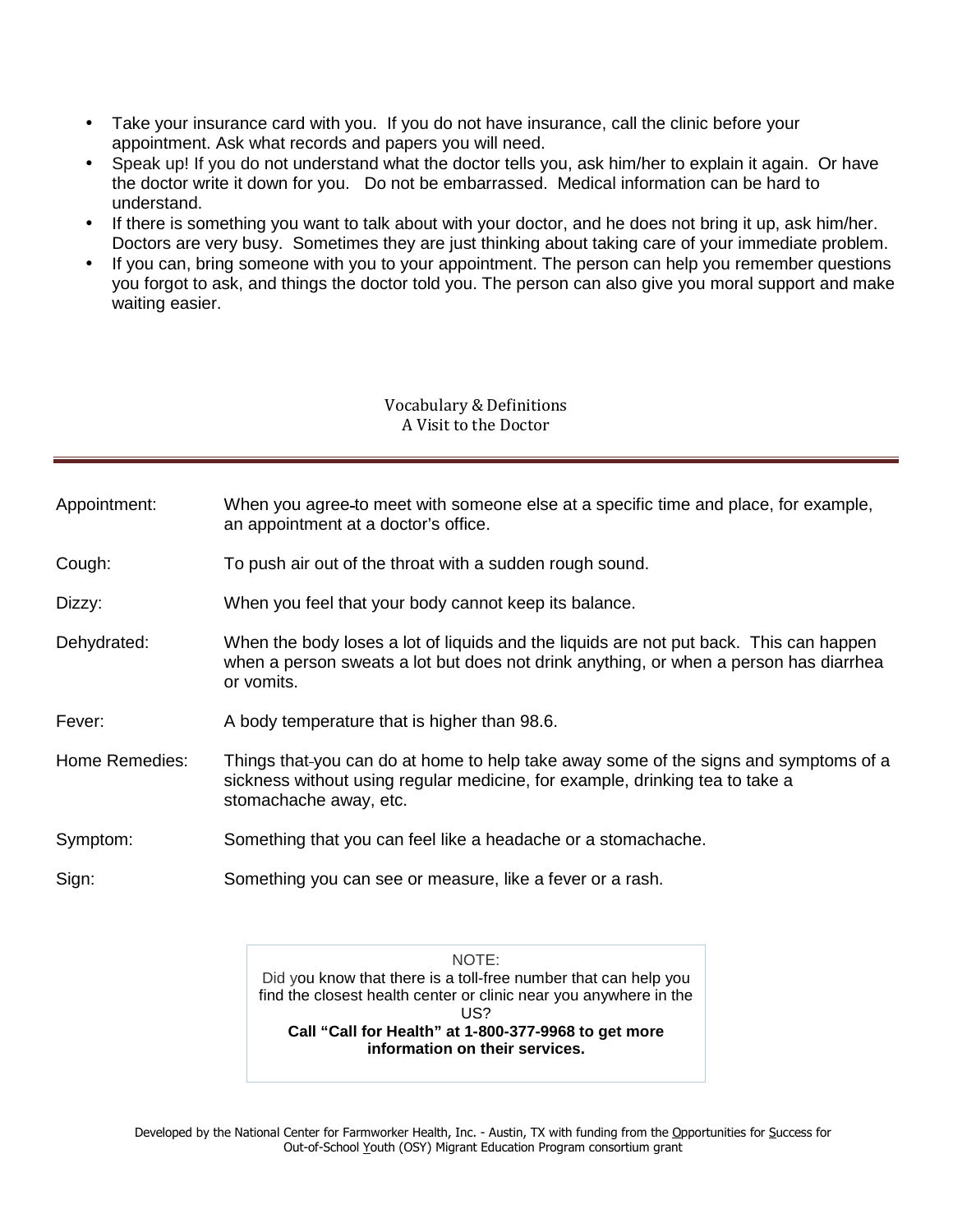

A Visit to the Doctor Name: Practice Worksheet Date:

# **Let's Read!**

Mario is a healthy, young farmworker. He has been doing farm work for about one year. Yesterday was very hot and humid. There was a lot of work for Mario to do, so Mario started work early. After working for about two hours, Mario started to feel very dizzy; but he ignored it, thinking it would go away, and kept working. A few hours later, Mario fainted. His supervisor saw him, and quickly took Mario to the hospital. After the doctor examined Mario, he told him that he had fainted because he was dehydrated. The doctor explained to Mario that it is important to drink plenty of water and take breaks to cool off to prevent dehydration. Mario now pays attention to his signs and symptoms. He drinks plenty of water, and he takes breaks often.

\_\_\_\_\_\_\_\_\_\_\_\_\_\_\_\_\_\_\_\_\_\_\_\_\_\_\_\_\_\_\_\_\_\_\_\_\_\_\_\_\_\_\_\_\_\_\_\_\_\_\_\_\_\_\_\_\_\_\_\_\_\_\_\_\_\_\_\_\_\_\_\_\_\_\_\_\_\_\_\_\_\_\_\_\_\_\_ \_\_\_\_\_\_\_\_\_\_\_\_\_\_\_\_\_\_\_\_\_\_\_\_\_\_\_\_\_\_\_\_\_\_\_\_\_\_\_\_\_\_\_\_\_\_\_\_\_\_\_\_\_\_\_\_\_\_\_\_\_\_\_\_\_\_\_\_\_\_\_\_\_\_\_\_\_\_\_\_\_\_\_\_\_\_\_

\_\_\_\_\_\_\_\_\_\_\_\_\_\_\_\_\_\_\_\_\_\_\_\_\_\_\_\_\_\_\_\_\_\_\_\_\_\_\_\_\_\_\_\_\_\_\_\_\_\_\_\_\_\_\_\_\_\_\_\_\_\_\_\_\_\_\_\_\_\_\_\_\_\_\_\_\_\_\_\_\_\_\_\_\_\_\_ \_\_\_\_\_\_\_\_\_\_\_\_\_\_\_\_\_\_\_\_\_\_\_\_\_\_\_\_\_\_\_\_\_\_\_\_\_\_\_\_\_\_\_\_\_\_\_\_\_\_\_\_\_\_\_\_\_\_\_\_\_\_\_\_\_\_\_\_\_\_\_\_\_\_\_\_\_\_\_\_\_\_\_\_\_\_\_

\_\_\_\_\_\_\_\_\_\_\_\_\_\_\_\_\_\_\_\_\_\_\_\_\_\_\_\_\_\_\_\_\_\_\_\_\_\_\_\_\_\_\_\_\_\_\_\_\_\_\_\_\_\_\_\_\_\_\_\_\_\_\_\_\_\_\_\_\_\_\_\_\_\_\_\_\_\_\_\_\_\_\_\_\_\_\_ \_\_\_\_\_\_\_\_\_\_\_\_\_\_\_\_\_\_\_\_\_\_\_\_\_\_\_\_\_\_\_\_\_\_\_\_\_\_\_\_\_\_\_\_\_\_\_\_\_\_\_\_\_\_\_\_\_\_\_\_\_\_\_\_\_\_\_\_\_\_\_\_\_\_\_\_\_\_\_\_\_\_\_\_\_\_\_

\_\_\_\_\_\_\_\_\_\_\_\_\_\_\_\_\_\_\_\_\_\_\_\_\_\_\_\_\_\_\_\_\_\_\_\_\_\_\_\_\_\_\_\_\_\_\_\_\_\_\_\_\_\_\_\_\_\_\_\_\_\_\_\_\_\_\_\_\_\_\_\_\_\_\_\_\_\_\_\_\_\_\_\_\_\_\_ \_\_\_\_\_\_\_\_\_\_\_\_\_\_\_\_\_\_\_\_\_\_\_\_\_\_\_\_\_\_\_\_\_\_\_\_\_\_\_\_\_\_\_\_\_\_\_\_\_\_\_\_\_\_\_\_\_\_\_\_\_\_\_\_\_\_\_\_\_\_\_\_\_\_\_\_\_\_\_\_\_\_\_\_\_\_\_

- 1. What signs or symptoms did Mario have?
- 2. What are some things that Mario should look for the next time he feels sick?
- 3. What should Mario do to stay hydrated?

# **Making a personal plan**

4. What should you do to prepare for a doctor's visit?

# **Dialogue**

5. Let's make an appointment.

Fill in the blanks with the following words: Fever/Symptoms/Appointment/Cough

- A: Good morning. I would like to make an \_\_\_\_\_\_\_\_\_\_\_.
- **B:** Sure. What is your name?
- **A:** My name is Pedro.
- **B:** Why do you want to see the doctor? What are your \_\_\_\_\_\_\_\_?
- A: I feel warm and my body hurts. I think I have a \_\_\_\_\_. I have also had a \_\_\_\_\_\_ for the past two weeks.
- **B:** Ok. You have an appointment next Monday at 10:00 am. Please be here 15 minutes before your appointment. You will need to fill out some forms.
- **A:** Thank you. Good bye.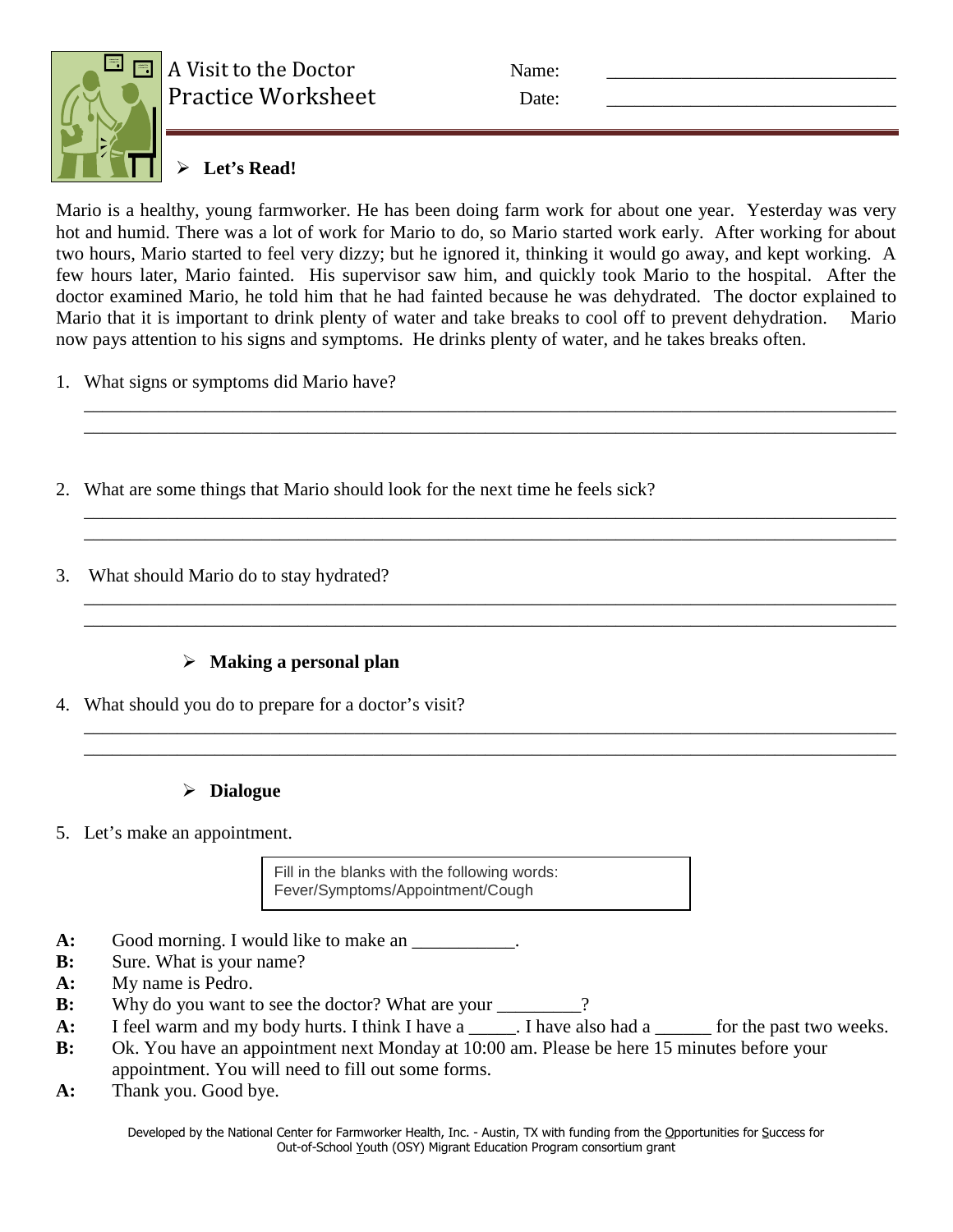### Lesson Plan

#### A Visit to the Doctor/Una vista al doctor

| <b>Materials needed</b>                             | <b>Handouts</b>                                                                                                                                                                             | <b>Estimated time</b> |
|-----------------------------------------------------|---------------------------------------------------------------------------------------------------------------------------------------------------------------------------------------------|-----------------------|
| Dry erase board and dry<br>erase markers<br>Pencils | "A Visit to the Doctor" Lesson<br>$\bullet$<br><b>Vocabulary &amp; Definitions</b><br>$\bullet$<br>Handout<br><b>Skills Practice Worksheet</b><br>$\bullet$<br>Pre-post Survey<br>$\bullet$ | 1 Hour                |

**NOTE TO INSTRUCTOR:** To accommodate the literacy levels and educational experiences of the participants, oral and/or group activities may be substituted for reading, writing, skills practice, and survey activities.

| <b>Elements</b>      | <b>Activities</b>                                                                                                                                                                                                             | <b>Notes</b>                                                                                                                                                                                                                                                                                                                                                                                        |  |
|----------------------|-------------------------------------------------------------------------------------------------------------------------------------------------------------------------------------------------------------------------------|-----------------------------------------------------------------------------------------------------------------------------------------------------------------------------------------------------------------------------------------------------------------------------------------------------------------------------------------------------------------------------------------------------|--|
| Preparation          | Introduce the topic.<br>$\bullet$                                                                                                                                                                                             | How many of you have been to the<br>1.<br>doctor recently?<br>How did you know it was time to go?<br>2.<br>What can you do to get ready for your<br>3.<br>doctor's visit?                                                                                                                                                                                                                           |  |
|                      | Conduct the Pre-<br>Survey.<br>Introduce the new<br>vocabulary.                                                                                                                                                               | Distribute Pre-Survey, and ask<br>$\bullet$<br>students to turn it in to you when<br>complete.<br>Write vocabulary words on the board,<br>$\bullet$<br>and ask the students to read them<br>aloud. Ask the students if they know<br>what they mean. Provide students<br>with the definitions. (Use Vocabulary<br>& Definitions Handout)                                                             |  |
| <b>Instructions</b>  | Read the lesson on "A<br>$\bullet$<br>Visit to the Doctor".<br>Identify the vocabulary<br>words in the reading.<br>Review the skills<br>$\bullet$<br>practice worksheet with<br>the students, and ask<br>them to complete it. | Instructor leads guided reading of<br>$\bullet$<br>topic.<br>Students identify the vocabulary<br>$\bullet$<br>words by circling them in the lesson.<br>Instructor distributes skills practice<br>$\bullet$<br>worksheet and reviews it with<br>students. Instructor provides students<br>with 15 minutes to complete it.<br>Once complete instructor reviews<br>$\bullet$<br>answers with students. |  |
| <b>Concept Check</b> | <b>Conduct Post Test</b><br>$\bullet$                                                                                                                                                                                         | Students complete Post-Survey.<br>$\bullet$                                                                                                                                                                                                                                                                                                                                                         |  |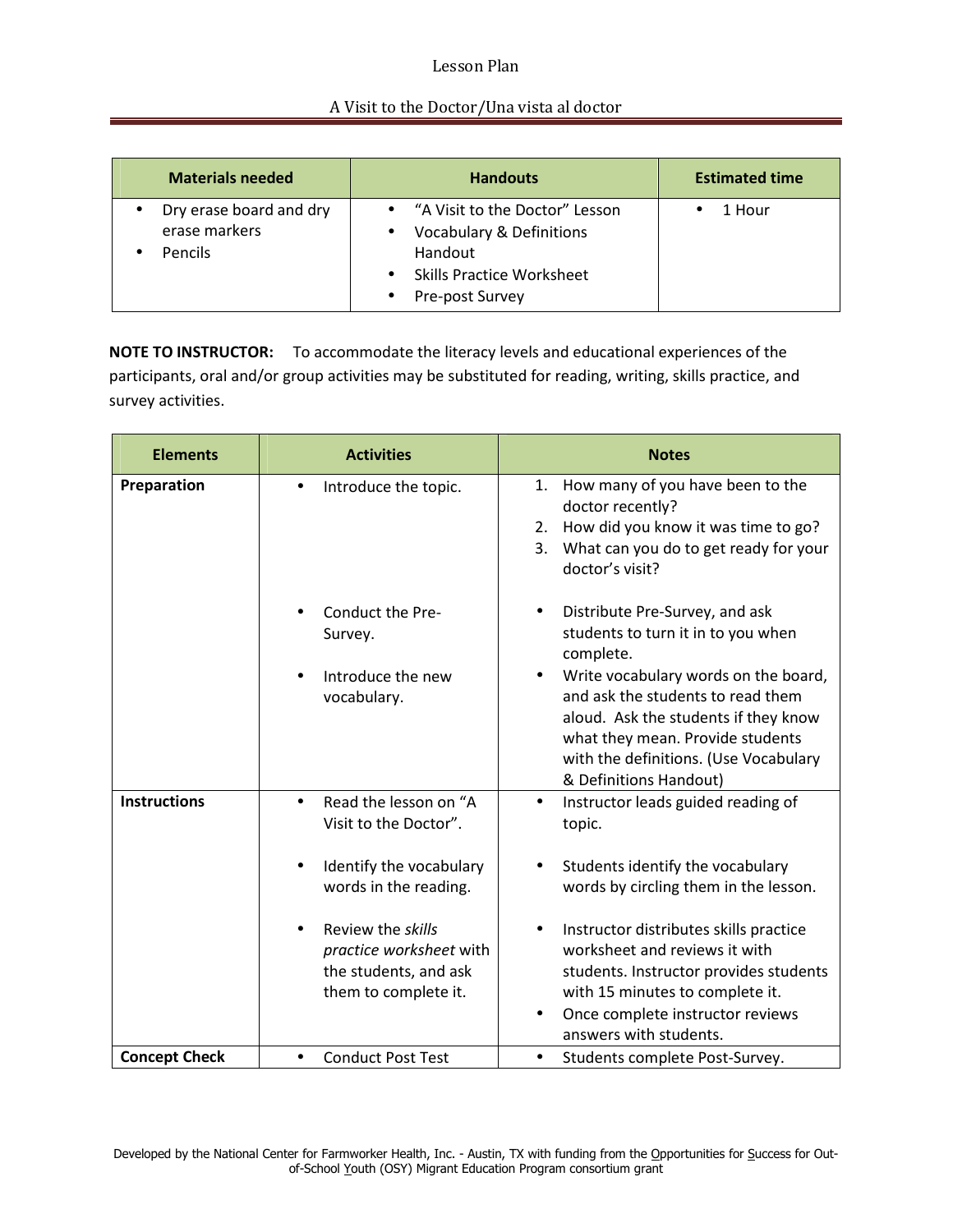| $\equiv$<br>æ |
|---------------|
| ٣             |

Pre.Assessment

| Date: |  |
|-------|--|
| Name: |  |

|                                                                                            | Circle the correct answer.                                      |                                  |
|--------------------------------------------------------------------------------------------|-----------------------------------------------------------------|----------------------------------|
| 1. Should you write down questions for<br>your doctor and take them with you?              | Yes                                                             | N <sub>0</sub>                   |
| 2. Which of the following signs and<br>symptoms are reasons to see a doctor<br>right away? | a. trouble breathing<br>b. feeling dizzy<br>d. all of the above | c. loss of weight without trying |
| 3. When you go to the doctor, what<br>information will help your doctor?                   | a list of<br>medicines you<br>are taking                        | driver's license                 |
| 4. An <i>appointment</i> is an agreement to meet<br>someone at a specific time and date.   | True                                                            | False                            |
| 5. Does having a fever mean that your body<br>temperature is higher than 98.6°F?           | Yes                                                             | N <sub>0</sub>                   |
|                                                                                            | Total Correct:                                                  |                                  |